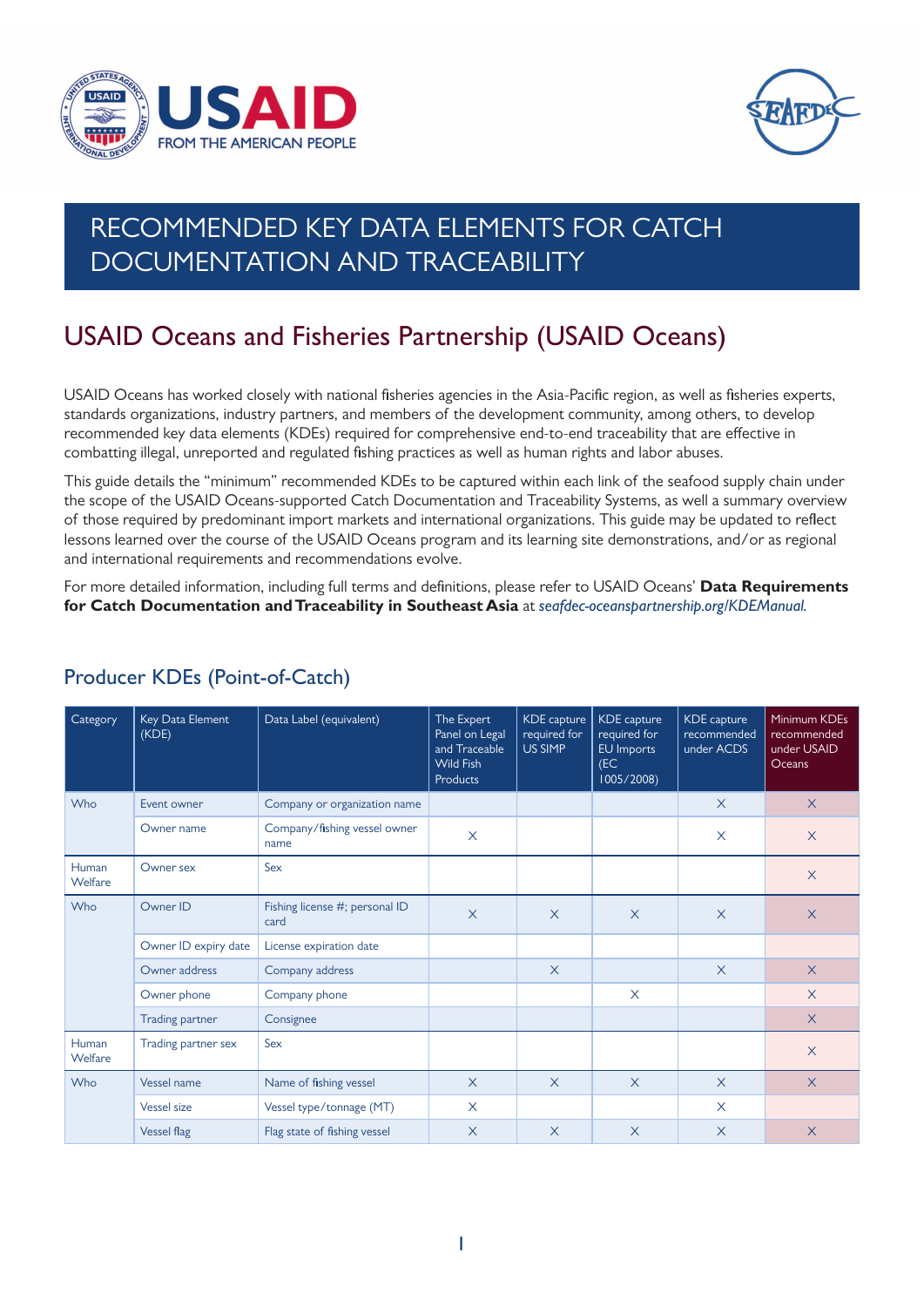| Category         | Key Data Element<br>(KDE)  | Data Label (equivalent)                                                  | The Expert<br>Panel on Legal<br>and Traceable<br><b>Wild Fish</b><br><b>Products</b> | <b>KDE</b> capture<br>required for<br>US SIMP | KDE capture<br>required for<br>EU Imports<br>(EC)<br>1005/2008) | KDE capture<br>recommended<br>under ACDS | Minimum KDEs<br>recommended<br>under USAID<br>Oceans |
|------------------|----------------------------|--------------------------------------------------------------------------|--------------------------------------------------------------------------------------|-----------------------------------------------|-----------------------------------------------------------------|------------------------------------------|------------------------------------------------------|
| Who              | <b>Vessel ID</b>           | Unique vessel id/registry #;<br>VMS Unit #; IMO/Lloyd's #;<br>Inmarsat # | $\boldsymbol{\times}$                                                                | X                                             | $\boldsymbol{\mathsf{X}}$                                       | $\times$                                 | $\mathsf X$                                          |
| What             | Event type                 | Catch or farmed                                                          |                                                                                      | $\times$                                      |                                                                 |                                          | $\mathsf X$                                          |
|                  | Event number               | Trip #; catch ID                                                         |                                                                                      | $\times$                                      |                                                                 |                                          |                                                      |
|                  | Item type                  | Species caught (common<br>market name: catch<br>description)             |                                                                                      | X                                             | $\times$                                                        | $\times$                                 | $\times$                                             |
|                  | Item code                  | Scientific name (species)                                                | $\boldsymbol{\mathsf{X}}$                                                            | $\times$                                      | $\times$                                                        | $\times$                                 | $\mathsf{X}$                                         |
|                  | Item number                | ASFIS # or product code                                                  |                                                                                      | X                                             |                                                                 | $\times$                                 |                                                      |
|                  | <b>Bycatch</b>             | Bycatch (Y/N)                                                            |                                                                                      |                                               | $\times$                                                        |                                          | $\overline{\mathsf{X}}$                              |
|                  | Batch or lot number        | Batch or lot number                                                      |                                                                                      |                                               |                                                                 |                                          | $\times$                                             |
|                  | Quantity                   | Volume of catch (quantity)                                               | $\times$                                                                             | $\times$                                      | $\times$                                                        | $\times$                                 | $\mathsf{X}$                                         |
|                  | Weight: item               | Verified weight of catch/<br>species (kg)                                |                                                                                      |                                               |                                                                 | $\times$                                 | $\times$                                             |
|                  | Weight: batch/lot          | Total weight (kg) of batch/lot                                           |                                                                                      |                                               |                                                                 |                                          | $\mathsf{X}$                                         |
|                  | Product Form at<br>Landing | Product Form at landing                                                  |                                                                                      | $\times$                                      |                                                                 |                                          |                                                      |
| When             | Event date                 | Catch date; batch/lot creation<br>date                                   | $\times$                                                                             |                                               | $\times$                                                        | $\times$                                 | $\times$                                             |
|                  | Event time                 | Time of catch                                                            | $\times$                                                                             |                                               |                                                                 |                                          | $\times$                                             |
|                  | First freeze date          | Vessel first freeze date                                                 |                                                                                      |                                               |                                                                 |                                          | X                                                    |
|                  | Date of departure          | Date of departure                                                        |                                                                                      |                                               |                                                                 | $\times$                                 | $\times$                                             |
|                  | Time of departure          | Time of departure                                                        |                                                                                      |                                               |                                                                 |                                          | X                                                    |
|                  | Date of return             | Date of return/landing (at<br>port)                                      | $\times$                                                                             | X                                             |                                                                 | $\times$                                 | X                                                    |
|                  | Time of return             | Time of return/landing (at<br>port)                                      | X                                                                                    |                                               |                                                                 |                                          | X                                                    |
| Where            | Origin                     | Vessel's port of departure                                               |                                                                                      |                                               |                                                                 |                                          | $\times$                                             |
|                  | Event location             | Location of catch                                                        | $\times$                                                                             | $\times$                                      | $\times$                                                        | $\times$                                 | $\mathsf{X}$                                         |
|                  | Product destination        | Port name (where landed)                                                 | $\times$                                                                             | X                                             |                                                                 | $\times$                                 | $\times$                                             |
|                  | Vessel home port           | Vessel home port                                                         | $\mathsf X$                                                                          |                                               |                                                                 |                                          | $\mathsf X$                                          |
| How              | Event method               | Gear type (method used)                                                  | $\mathsf X$                                                                          | $\mathsf{X}$                                  |                                                                 | $\times$                                 | $\times$                                             |
|                  | FAD use                    | FAD use                                                                  |                                                                                      |                                               | $\times$                                                        |                                          | $\mathsf X$                                          |
|                  | <b>FAD</b> location        | <b>FAD</b> location                                                      |                                                                                      |                                               | $\mathsf X$                                                     |                                          | $\times$                                             |
| Link             | Activity type              | Lead document type                                                       |                                                                                      |                                               |                                                                 |                                          | $\times$                                             |
|                  | <b>Activity ID</b>         | Lead document ID                                                         |                                                                                      |                                               |                                                                 |                                          | $\times$                                             |
| Human<br>Welfare | Captain name               | Name of captain                                                          | $\mathsf X$                                                                          |                                               | $\mathsf X$                                                     | $\times$                                 | $\mathsf X$                                          |
|                  | Captain sex                | Sex                                                                      |                                                                                      |                                               |                                                                 |                                          | $\times$                                             |
|                  | Captain ID                 | Personal identification                                                  | $\bar{\mathsf{X}}$                                                                   |                                               | $\mathsf X$                                                     | $\mathsf X$                              | $\times$                                             |
|                  | Captain nationality        | Nationality                                                              | $\boldsymbol{\mathsf{X}}$                                                            |                                               |                                                                 | $\times$                                 | $\times$                                             |
|                  | Contract ID                | Document ID                                                              |                                                                                      |                                               |                                                                 |                                          | $\mathsf X$                                          |
|                  | Crew/Worker name           | Name of crew/fisher(s)                                                   |                                                                                      |                                               |                                                                 | $\times$                                 | $\times$                                             |
|                  | Crew/Worker sex            | Sex                                                                      |                                                                                      |                                               |                                                                 |                                          | $\mathsf X$                                          |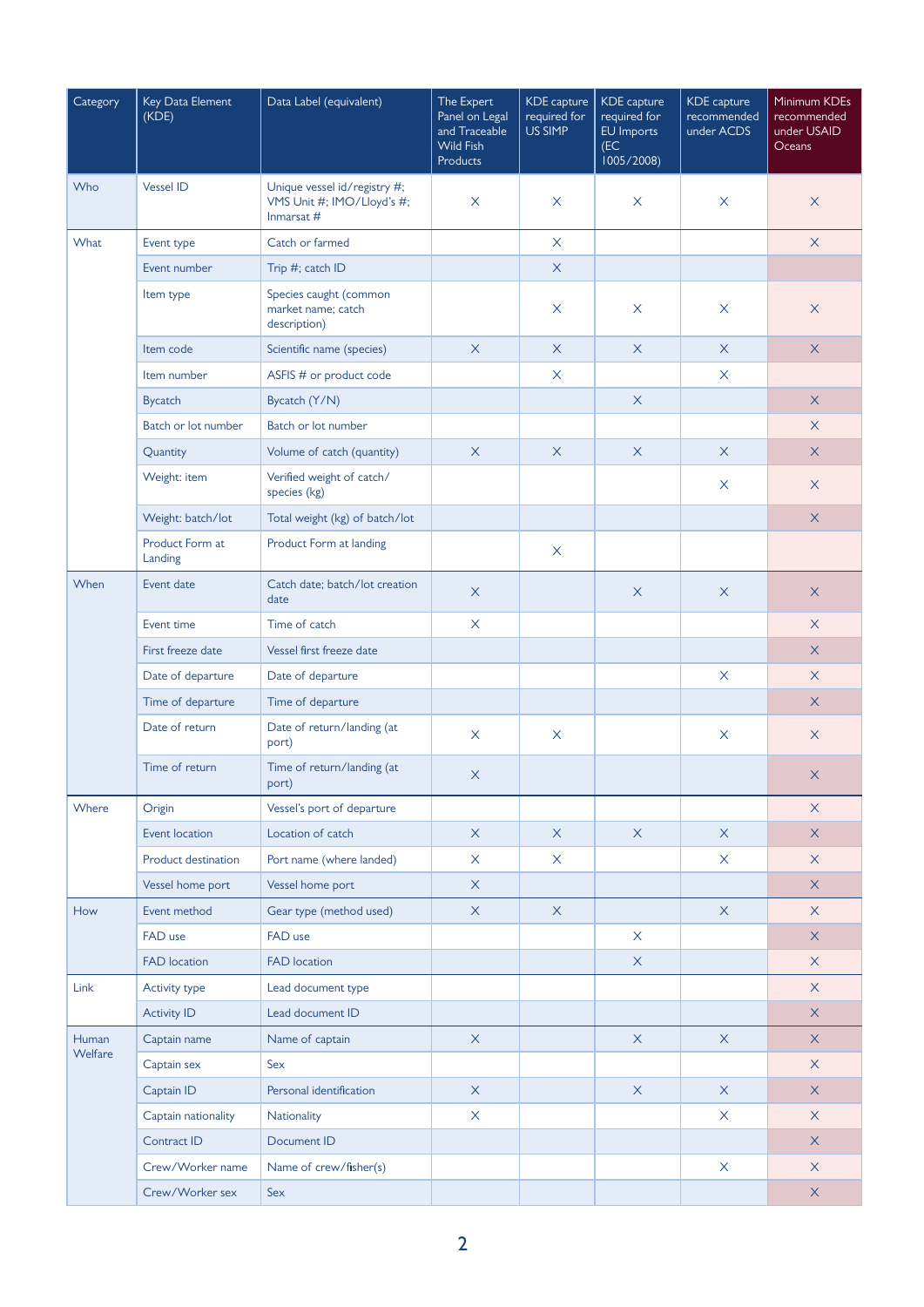| Category | Key Data Element<br>(KDE)  | Data Label (equivalent)         | The Expert<br>Panel on Legal<br>and Traceable<br>Wild Fish<br>Products | KDE capture<br>required for<br>US SIMP | KDE capture<br>required for<br>EU Imports<br>(EC<br>1005/2008) | KDE capture<br>recommended<br>under ACDS | Minimum KDEs<br>recommended<br>under USAID<br>Oceans |
|----------|----------------------------|---------------------------------|------------------------------------------------------------------------|----------------------------------------|----------------------------------------------------------------|------------------------------------------|------------------------------------------------------|
| Human    | Crew/Worker ID             | Personal identification         |                                                                        |                                        |                                                                | $\times$                                 | $\times$                                             |
| Welfare  | Crew/Worker<br>nationality | Nationality of crew/fisher(s)   |                                                                        |                                        |                                                                | $\times$                                 | $\times$                                             |
|          | Crew/Worker DOB            | Date of birth of crew/fisher(s) |                                                                        |                                        |                                                                | X                                        | $\times$                                             |
|          | Crew/Worker job/<br>title  | lob/position                    |                                                                        |                                        |                                                                | X                                        | $\times$                                             |

#### Receiver KDEs: At-Sea (Transshipment) - *For capture by fish buyers and fishery product receivers at-sea (transshipment)*

| Category                | Key Data Element<br>(KDE) | Data Label (equivalent)                                              | The Expert<br>Panel on Legal<br>and Traceable<br><b>Wild Fish</b><br><b>Products</b> | KDE capture<br>required for<br>US SIMP | <b>KDE</b> capture<br>required for<br>EU Imports<br>(EC)<br>1005/2008 | KDE capture<br>recommended<br>under ACDS | Minimum KDEs<br>recommended<br>under USAID<br>Oceans |
|-------------------------|---------------------------|----------------------------------------------------------------------|--------------------------------------------------------------------------------------|----------------------------------------|-----------------------------------------------------------------------|------------------------------------------|------------------------------------------------------|
| Who                     | Event owner               | Company or organization name                                         |                                                                                      |                                        |                                                                       | $\times$                                 | $\times$                                             |
|                         | Owner name                | Company/transshipment vessel<br>owner name                           | $\times$                                                                             |                                        |                                                                       | $\times$                                 | $\times$                                             |
| Human<br>Welfare        | Owner sex                 | Sex                                                                  |                                                                                      |                                        |                                                                       |                                          | $\times$                                             |
| Who                     | Owner ID                  | Fishing license #; personal ID<br>card                               |                                                                                      | X                                      |                                                                       | $\times$                                 | $\times$                                             |
|                         | Owner ID expiry date      | License expiration date                                              |                                                                                      |                                        |                                                                       |                                          | $\times$                                             |
|                         | Owner address             | Company address                                                      |                                                                                      |                                        |                                                                       | $\times$                                 | $\times$                                             |
|                         | Owner phone               | Company phone                                                        |                                                                                      |                                        |                                                                       |                                          | $\times$                                             |
|                         | <b>Trading partner</b>    | Consignee                                                            |                                                                                      |                                        |                                                                       |                                          | $\times$                                             |
| <b>Human</b><br>Welfare | Trading partner sex       | Sex                                                                  |                                                                                      |                                        |                                                                       |                                          | $\times$                                             |
| Who                     | Vessel name               | Name of transshipment vessel                                         | $\times$                                                                             | $\times$                               | $\times$                                                              | $\times$                                 | $\overline{X}$                                       |
|                         | <b>Vessel size</b>        | Vessel type/tonnage (MT)                                             | X                                                                                    |                                        |                                                                       | $\times$                                 |                                                      |
|                         | <b>Vessel flag</b>        | Flag state of transshipment<br>vessel                                | $\times$                                                                             |                                        |                                                                       | $\times$                                 | $\times$                                             |
|                         | <b>Vessel ID</b>          | Unique transshipment vessel id<br>#; IMO/Lloyd's #; Inmarsat #       | $\times$                                                                             | X                                      | X                                                                     | X                                        | $\times$                                             |
| What                    | Event type                | Transshipment                                                        |                                                                                      |                                        |                                                                       |                                          | $\times$                                             |
|                         | Event number              | Transshipment ID/#                                                   |                                                                                      |                                        |                                                                       |                                          |                                                      |
|                         | Item type                 | Species transshipped (common<br>market name or catch<br>description) |                                                                                      | X                                      |                                                                       | $\times$                                 | $\times$                                             |
|                         | Item code                 | Scientific name (species)                                            | $\times$                                                                             | $\times$                               |                                                                       | $\times$                                 | $\times$                                             |
|                         | Item number               | ASFIS # or product code                                              |                                                                                      | X                                      |                                                                       | X                                        |                                                      |
|                         | <b>Bycatch</b>            | Bycatch (Y/N)                                                        |                                                                                      |                                        | $\times$                                                              |                                          | $\overline{X}$                                       |
|                         | Batch or lot number       | Batch or lot number                                                  | $\times$                                                                             | $\times$                               |                                                                       |                                          | $\times$                                             |
|                         | Quantity                  | Volume of catch (quantity)                                           | $\times$                                                                             |                                        | $\times$                                                              | $\times$                                 | $\times$                                             |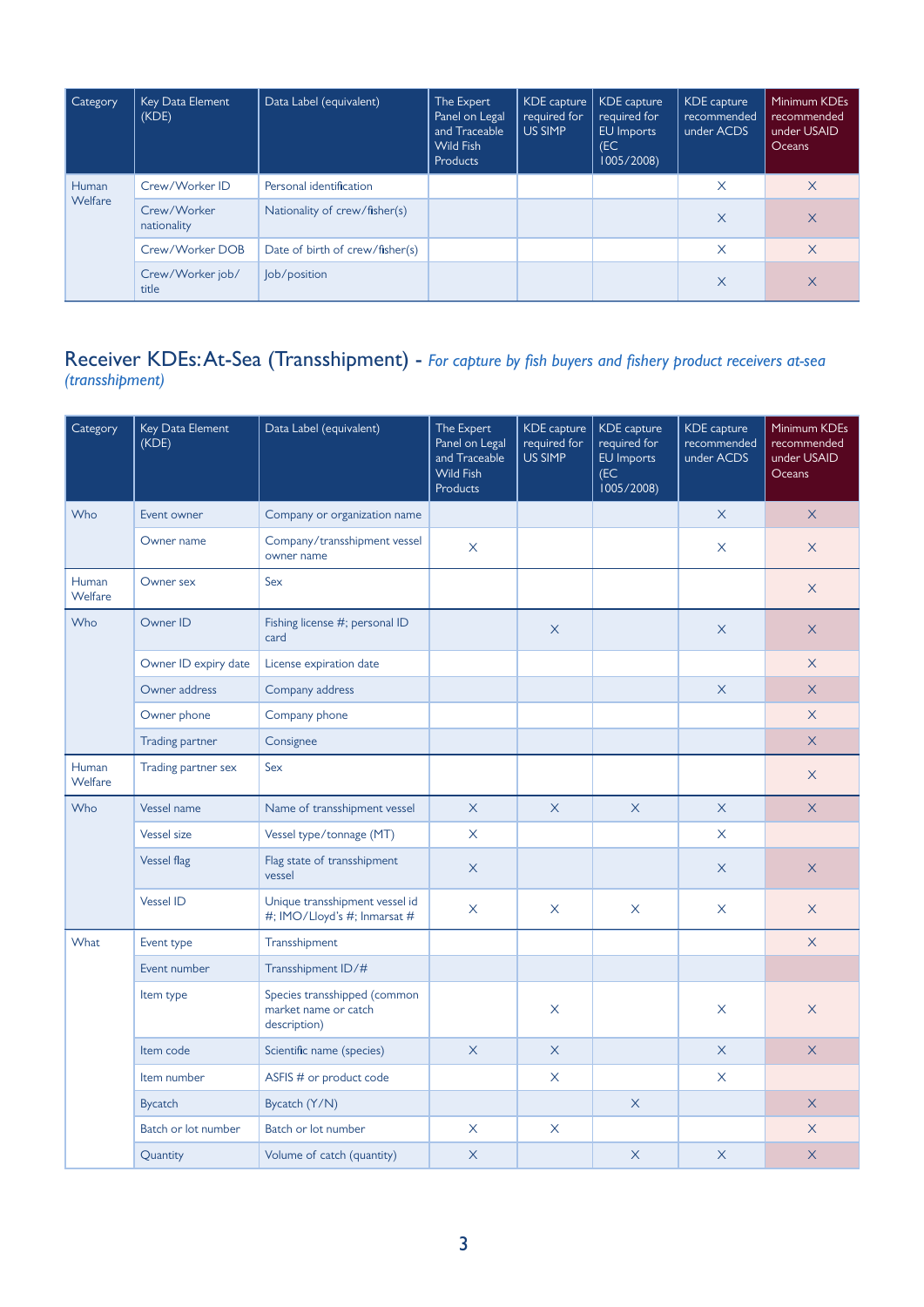| Category | Key Data Element<br>(KDE)   | Data Label (equivalent)                    | The Expert<br>Panel on Legal<br>and Traceable<br><b>Wild Fish</b><br><b>Products</b> | <b>KDE</b> capture<br>required for<br>US SIMP | KDE capture<br>required for<br>EU Imports<br>(EC)<br>1005/2008) | KDE capture<br>recommended<br>under ACDS | Minimum KDEs<br>recommended<br>under USAID<br>Oceans |
|----------|-----------------------------|--------------------------------------------|--------------------------------------------------------------------------------------|-----------------------------------------------|-----------------------------------------------------------------|------------------------------------------|------------------------------------------------------|
| What     | Weight: item                | Verified weight of catch/spe-<br>cies (kg) |                                                                                      |                                               |                                                                 | X                                        | $\times$                                             |
|          | Weight: batch/lot           | Total weight (kg) of batch/lot             |                                                                                      | $\times$                                      |                                                                 |                                          | $\times$                                             |
|          | Fork length                 | Length of transshipped fish                |                                                                                      |                                               |                                                                 |                                          | $\times$                                             |
|          | Unit of measure<br>(length) | Unit of length                             |                                                                                      |                                               |                                                                 |                                          | $\times$                                             |
| When     | Event date                  | Catch date; batch/lot creation<br>date     |                                                                                      | X                                             |                                                                 | X                                        | X                                                    |
|          | Event time                  | Time of catch                              |                                                                                      |                                               |                                                                 |                                          | $\times$                                             |
|          | First freeze date           | First freeze date                          |                                                                                      |                                               |                                                                 |                                          | $\times$                                             |
|          | Date of departure           | Date of departure                          |                                                                                      |                                               |                                                                 | X                                        | $\times$                                             |
|          | Time of departure           | Time of departure                          |                                                                                      |                                               |                                                                 |                                          | X                                                    |
|          | Date of return              | Date of return/landing (at<br>port)        |                                                                                      |                                               |                                                                 | X                                        | X                                                    |
|          | Time of return              | Time of return/landing (at<br>port)        |                                                                                      |                                               |                                                                 |                                          | X                                                    |
| Where    | Origin                      | Vessel's port of departure                 |                                                                                      |                                               |                                                                 |                                          | $\times$                                             |
|          | Event location              | <b>Transshipment location</b>              | $\mathsf{X}$                                                                         | X                                             | $\times$                                                        | $\times$                                 | $\times$                                             |
|          | Product source              | Feeder vessel name                         |                                                                                      |                                               |                                                                 | X                                        | $\times$                                             |
|          | Product destination         | Port destination                           |                                                                                      | $\times$                                      |                                                                 | X                                        | X                                                    |
|          | Vessel home port            | Vessel home port                           | $\times$                                                                             |                                               |                                                                 |                                          | $\times$                                             |
| How      | Event method                | Transshipment method                       | $\mathsf X$                                                                          | $\times$                                      | $\times$                                                        | $\times$                                 | $\times$                                             |
|          | FAD use                     | FAD use                                    |                                                                                      |                                               | $\times$                                                        |                                          | $\times$                                             |
|          | <b>FAD</b> location         | <b>FAD</b> location                        |                                                                                      |                                               | $\mathsf{X}$                                                    |                                          | $\times$                                             |
| Link     | <b>Activity type</b>        | Lead document type                         |                                                                                      |                                               |                                                                 |                                          | X                                                    |
|          | <b>Activity ID</b>          | Lead document ID                           |                                                                                      |                                               |                                                                 |                                          | $\overline{\mathsf{X}}$                              |
|          | Invoice                     | Transshipment note                         |                                                                                      |                                               |                                                                 |                                          | $\times$                                             |
|          | Certificate ID              | Transshipment certificate ID               |                                                                                      |                                               |                                                                 |                                          |                                                      |
| Human    | Captain name                | Name of captain                            | $\times$                                                                             |                                               | $\times$                                                        |                                          | $\times$                                             |
| Welfare  | Captain sex                 | Sex                                        |                                                                                      |                                               |                                                                 |                                          | $\times$                                             |
|          | Captain ID                  | Personal identification                    | $\mathsf X$                                                                          |                                               | $\mathsf X$                                                     | $\times$                                 | $\times$                                             |
|          | Captain nationality         | Nationality                                | $\pmb{\times}$                                                                       |                                               |                                                                 | $\boldsymbol{\mathsf{X}}$                | $\times$                                             |
|          | Contract ID                 | Document ID                                |                                                                                      |                                               |                                                                 |                                          | $\times$                                             |
|          | Crew/Worker name            | Name of crew/fisher(s)                     |                                                                                      |                                               |                                                                 | X                                        | $\times$                                             |
|          | Crew/Worker sex             | Sex                                        |                                                                                      |                                               |                                                                 |                                          | $\times$                                             |
|          | Crew/Worker ID              | Personal identification                    |                                                                                      |                                               |                                                                 | $\times$                                 | $\times$                                             |
|          | Crew/Worker<br>nationality  | Nationality of crew/fisher(s)              |                                                                                      |                                               |                                                                 | $\mathsf X$                              | $\times$                                             |
|          | Crew/Worker DOB             | Date of birth of crew/fisher(s)            |                                                                                      |                                               |                                                                 | $\boldsymbol{\mathsf{X}}$                | $\times$                                             |
|          | Crew/Worker job/<br>title   | Job/position                               |                                                                                      |                                               |                                                                 | $\times$                                 | $\mathsf X$                                          |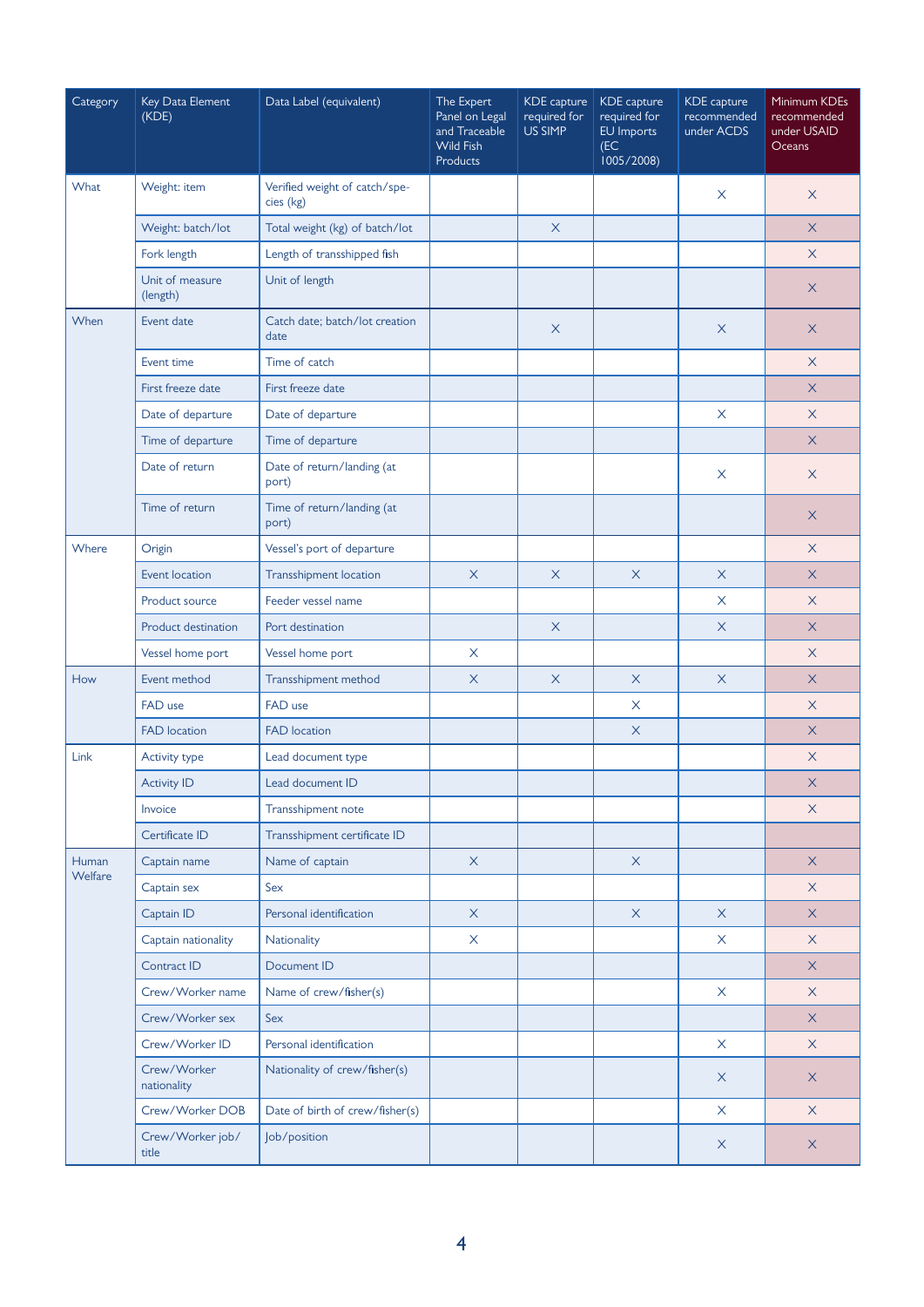## Buyer/Receiver KDEs: At-Port - *For capture by fish buyers and fishery product receivers/suppliers at-port*

| Category                | Key Data Element<br>(KDE) | Data Label (equivalent)                                         | The Expert<br>Panel on Legal<br>and Traceable<br><b>Wild Fish</b><br><b>Products</b> | <b>KDE</b><br>capture<br>required for<br>US SIMP | KDE capture<br>required for<br>EU Imports<br>(EC)<br>1005/2008 | KDE capture<br>recommended<br>under ACDS | Minimum KDEs<br>recommended<br>under USAID<br>Oceans |
|-------------------------|---------------------------|-----------------------------------------------------------------|--------------------------------------------------------------------------------------|--------------------------------------------------|----------------------------------------------------------------|------------------------------------------|------------------------------------------------------|
| Who                     | Event owner               | Company or organization                                         |                                                                                      |                                                  | X                                                              | $\times$                                 | $\times$                                             |
|                         | Owner name                | Company owner/buyer name                                        | $\times$                                                                             |                                                  | X                                                              |                                          | $\times$                                             |
| Human<br>Welfare        | Owner sex                 | Sex                                                             |                                                                                      |                                                  |                                                                |                                          | $\times$                                             |
| Who                     | Owner ID                  | Buyer business license/registra-<br>tion #; personal ID card    |                                                                                      |                                                  |                                                                | $\times$                                 | X                                                    |
|                         | Owner ID expiry date      | License/registration expiration<br>date                         |                                                                                      |                                                  |                                                                |                                          | $\times$                                             |
|                         | Owner address             | Company address                                                 |                                                                                      |                                                  | $\times$                                                       |                                          | X                                                    |
|                         | Owner phone               | Company phone                                                   |                                                                                      |                                                  |                                                                |                                          | $\times$                                             |
|                         | <b>Trading partner</b>    | Consignee                                                       |                                                                                      |                                                  |                                                                |                                          | $\times$                                             |
| Human<br><b>Welfare</b> | Trading partner sex       | Sex                                                             |                                                                                      |                                                  |                                                                |                                          | X                                                    |
| Who                     | Vessel name               | Name of vessel providing catch                                  | $\mathsf X$                                                                          |                                                  | $\times$                                                       | $\times$                                 | $\times$                                             |
|                         | <b>Vessel flag</b>        | Flag state of vessel providing<br>catch                         | $\times$                                                                             |                                                  | $\times$                                                       | X                                        | $\times$                                             |
|                         | <b>Vessel ID</b>          | Unique vessel id #; IMO/In-<br>marsat $#$                       | $\times$                                                                             |                                                  | $\times$                                                       | $\mathsf X$                              | $\mathsf X$                                          |
| What                    | Event type                | Purchase                                                        | $\times$                                                                             |                                                  |                                                                |                                          | $\times$                                             |
|                         | Event number              | Purchase ID/#                                                   |                                                                                      |                                                  |                                                                |                                          |                                                      |
|                         | Item type                 | Description of purchased catch;<br>including common market name | X                                                                                    |                                                  |                                                                | $\times$                                 | $\times$                                             |
|                         | Item code                 | Scientific name (species)                                       |                                                                                      |                                                  | $\mathsf X$                                                    | $\times$                                 | $\times$                                             |
|                         | <b>Bycatch</b>            | Bycatch (Y/N)                                                   |                                                                                      |                                                  | $\times$                                                       |                                          | $\times$                                             |
|                         | Batch or lot number       | Batch or lot number                                             | $\times$                                                                             |                                                  |                                                                |                                          | X                                                    |
|                         | Quantity                  | Volume of catch (quantity)                                      | $\boldsymbol{\mathsf{X}}$                                                            |                                                  | $\boldsymbol{\times}$                                          | $\times$                                 | $\mathsf X$                                          |
|                         | Weight: item              | Verified weight of catch (kg)                                   | X                                                                                    |                                                  | X                                                              | X                                        | X                                                    |
|                         | Weight: batch/lot         | Total weight (kg) of batch/lot                                  |                                                                                      |                                                  |                                                                |                                          | $\times$                                             |
| When                    | Event date                | Purchase date; batch/lot<br>creation                            | $\mathsf X$                                                                          |                                                  |                                                                | $\times$                                 | $\mathsf X$                                          |
|                         | Event time                | Time of purchase                                                | $\boldsymbol{\mathsf{X}}$                                                            |                                                  |                                                                |                                          | $\times$                                             |
|                         | First freeze date         | First freeze date                                               |                                                                                      |                                                  |                                                                |                                          | $\times$                                             |
| Where                   | Origin                    | Point of catch source                                           |                                                                                      |                                                  |                                                                |                                          | $\times$                                             |
|                         | Event location            | Point of sales location                                         | $\times$                                                                             |                                                  |                                                                | $\mathsf{X}$                             | $\mathsf{X}$                                         |
|                         | Product destination       | Consignee                                                       |                                                                                      |                                                  |                                                                | $\mathsf X$                              | $\mathsf X$                                          |
|                         | Vessel home port          | Home port of vessel providing<br>catch                          | $\times$                                                                             |                                                  |                                                                |                                          | $\mathsf X$                                          |
| How                     | Event method              | Receiving/offloading equipment<br>used                          |                                                                                      |                                                  | $\times$                                                       | $\times$                                 | $\mathsf X$                                          |
|                         | FAD use                   | FAD use                                                         |                                                                                      |                                                  | X                                                              |                                          | $\times$                                             |
| Link                    | Activity type             | Lead document type                                              |                                                                                      |                                                  |                                                                |                                          | X                                                    |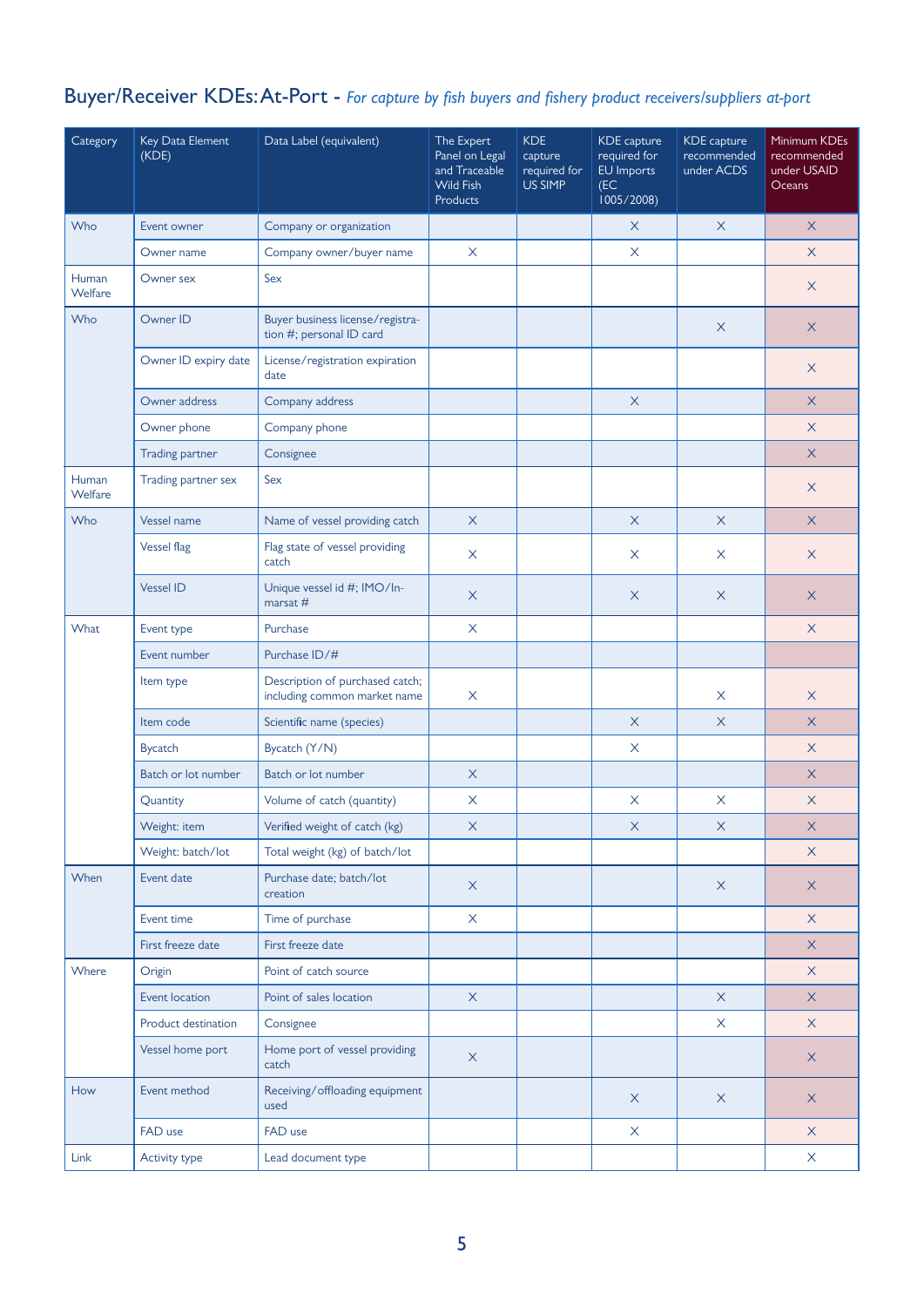| Category         | Key Data Element<br>(KDE)  | Data Label (equivalent)                                   | The Expert<br>Panel on Legal<br>and Traceable<br><b>Wild Fish</b><br><b>Products</b> | <b>KDE</b> capture<br>required for<br>US SIMP | <b>KDE</b> capture<br>required for<br><b>EU</b> Imports<br>(EC)<br>1005/2008 | <b>KDE</b> capture<br>recommended<br>under ACDS | Minimum KDEs<br>recommended<br>under USAID<br><b>Oceans</b> |
|------------------|----------------------------|-----------------------------------------------------------|--------------------------------------------------------------------------------------|-----------------------------------------------|------------------------------------------------------------------------------|-------------------------------------------------|-------------------------------------------------------------|
| Link             | <b>Activity ID</b>         | Lead document ID                                          |                                                                                      |                                               |                                                                              |                                                 | $\times$                                                    |
|                  | Invoice                    | Sales invoice                                             |                                                                                      |                                               |                                                                              |                                                 | $\times$                                                    |
|                  | Packing slip               | Packing slip and #                                        |                                                                                      |                                               |                                                                              |                                                 | $\overline{X}$                                              |
|                  | Certificate ID             | Catch certificate and/or landing<br>declaration number(s) |                                                                                      |                                               |                                                                              |                                                 | $\times$                                                    |
| Human<br>Welfare | Captain name               | Captain name receiving catch<br>from                      |                                                                                      |                                               |                                                                              | $\times$                                        | $\times$                                                    |
|                  | Captain sex                | Sex                                                       |                                                                                      |                                               |                                                                              |                                                 | $\times$                                                    |
|                  | Captain ID                 | Personal identification of<br>captain                     |                                                                                      |                                               |                                                                              | $\times$                                        | $\times$                                                    |
|                  | Captain nationality        | Nationality of captain                                    |                                                                                      |                                               |                                                                              | $\times$                                        | $\times$                                                    |
|                  | Contract ID                | Document ID                                               |                                                                                      |                                               |                                                                              |                                                 | $\times$                                                    |
|                  | Crew/Worker name           | Name of crew/fisher(s) receiv-<br>ing catch from          |                                                                                      |                                               |                                                                              |                                                 | $\times$                                                    |
|                  | Crew/Worker sex            | Sex                                                       |                                                                                      |                                               |                                                                              |                                                 | $\times$                                                    |
|                  | Crew/Worker ID             | Personal identification of crew                           |                                                                                      |                                               |                                                                              |                                                 | $\times$                                                    |
|                  | Crew/Worker<br>nationality | Nationality of crew/fisher(s)                             |                                                                                      |                                               |                                                                              |                                                 | $\times$                                                    |
|                  | Crew/Worker DOB            | Date of birth of crew/fisher(s)                           |                                                                                      |                                               |                                                                              |                                                 | $\times$                                                    |
|                  | Crew/Worker job/<br>title  | Job/position of crew                                      |                                                                                      |                                               |                                                                              |                                                 | $\times$                                                    |

## Processor KDEs - *For capture by fishery product processors*

| Category         | Key Data Element<br>(KDE) | Data Label (equivalent)                                           | The Expert<br>Panel on Legal<br>and Traceable<br><b>Wild Fish</b><br><b>Products</b> | <b>KDE</b><br>capture<br>required for<br>US SIMP | KDE capture<br>required for<br>EU Imports<br>(EC)<br>1005/2008 | KDE capture<br>recommended<br>under ACDS | Minimum KDEs<br>recommended<br>under USAID<br><b>Oceans</b> |
|------------------|---------------------------|-------------------------------------------------------------------|--------------------------------------------------------------------------------------|--------------------------------------------------|----------------------------------------------------------------|------------------------------------------|-------------------------------------------------------------|
| Who              | Event owner               | Company or organization                                           | $\times$                                                                             | $\times$                                         |                                                                | $\times$                                 | $\times$                                                    |
|                  | Owner name                | Company owner/processor<br>name                                   |                                                                                      |                                                  |                                                                | $\times$                                 | $\times$                                                    |
| Human<br>Welfare | Owner sex                 | Sex                                                               |                                                                                      |                                                  |                                                                |                                          | $\times$                                                    |
| Who              | Owner ID                  | Processor business license or<br>registration #; personal ID card |                                                                                      | $\times$                                         |                                                                | $\times$                                 | $\times$                                                    |
|                  | Owner ID expiry date      | License/registration expiration<br>date                           |                                                                                      |                                                  |                                                                |                                          | $\times$                                                    |
|                  | Owner address             | Company/processing plant<br>address                               |                                                                                      | $\times$                                         |                                                                | $\times$                                 | $\times$                                                    |
|                  | Owner phone               | Company phone                                                     |                                                                                      | $\times$                                         |                                                                |                                          | $\times$                                                    |
|                  | Trading partner           | Consignee                                                         |                                                                                      |                                                  |                                                                |                                          | $\times$                                                    |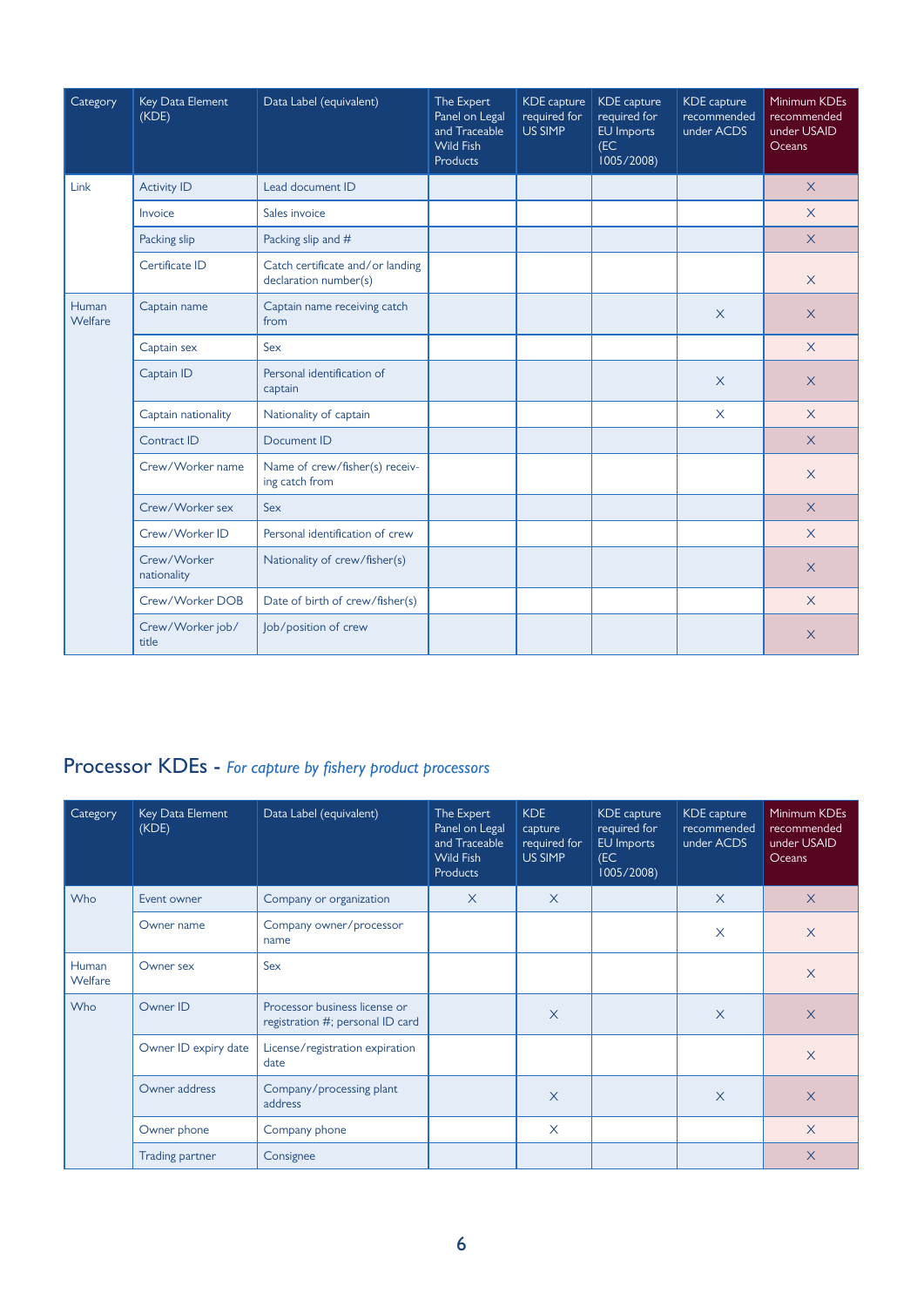| Category         | Key Data Element<br>(KDE)  | Data Label (equivalent)                                                      | The Expert<br>Panel on Legal<br>and Traceable<br><b>Wild Fish</b><br><b>Products</b> | <b>KDE</b> capture<br>required for<br>US SIMP | <b>KDE</b> capture<br>required for<br>EU Imports<br>(EC)<br>1005/2008 | KDE capture<br>recommended<br>under ACDS | Minimum KDEs<br>recommended<br>under USAID<br>Oceans |
|------------------|----------------------------|------------------------------------------------------------------------------|--------------------------------------------------------------------------------------|-----------------------------------------------|-----------------------------------------------------------------------|------------------------------------------|------------------------------------------------------|
| Human<br>Welfare | Trading partner sex        | Sex                                                                          |                                                                                      |                                               |                                                                       |                                          | $\times$                                             |
| What             | Event type                 | Processing                                                                   |                                                                                      |                                               |                                                                       |                                          | $\times$                                             |
|                  | Event number               | Processing ID/#                                                              |                                                                                      |                                               |                                                                       |                                          |                                                      |
|                  | Item type                  | Description of seafood pro-<br>cessed                                        | $\times$                                                                             | X                                             |                                                                       | $\times$                                 | $\times$                                             |
|                  | Item code                  | Scientific name (species)                                                    |                                                                                      | X                                             |                                                                       | X                                        | $\times$                                             |
|                  | Packaging type             | Packaging type/code                                                          |                                                                                      | $\times$                                      |                                                                       |                                          | $\times$                                             |
|                  | Packaging materials        | Packaging materials description                                              |                                                                                      |                                               |                                                                       |                                          | $\times$                                             |
|                  | Batch or lot number        | Batch or lot number                                                          | $\times$                                                                             | $\times$                                      |                                                                       | $\times$                                 | $\times$                                             |
|                  | Quantity                   | Quantity of processed product                                                | $\times$                                                                             | X                                             |                                                                       | $\times$                                 | $\times$                                             |
|                  | Weight: item               | Total weight of processed item<br>(kg)                                       | $\times$                                                                             | X                                             |                                                                       | $\times$                                 | $\times$                                             |
|                  | Weight: batch/lot          | Total weight of processed<br>batch/lot                                       | X                                                                                    | X                                             |                                                                       | $\times$                                 | $\times$                                             |
| When             | Event date                 | Validation date of processing;<br>processed batch/lot creation<br>date       | $\times$                                                                             | X                                             |                                                                       | X                                        | X                                                    |
|                  | Event time                 | Time of processing                                                           |                                                                                      |                                               |                                                                       | $\boldsymbol{\mathsf{X}}$                | $\times$                                             |
|                  | First freeze date          | First freeze date                                                            |                                                                                      |                                               |                                                                       |                                          | $\times$                                             |
| Where            | Origin                     | Product origin                                                               |                                                                                      | $\times$                                      |                                                                       |                                          | $\times$                                             |
|                  | Event location             | Processing location/facility                                                 |                                                                                      |                                               |                                                                       | $\times$                                 | $\times$                                             |
|                  | Product source             | Company                                                                      |                                                                                      |                                               |                                                                       | X                                        | $\times$                                             |
|                  | <b>Product destination</b> | Consignee                                                                    |                                                                                      |                                               |                                                                       | $\times$                                 | $\times$                                             |
| How              | Event method               | Description of processing<br>method                                          |                                                                                      |                                               |                                                                       | X                                        | X                                                    |
| Link             | Activity type              | Source document (Purchase<br>Order/Work Order/Bill of<br>Lading/Air Waybill) |                                                                                      |                                               |                                                                       |                                          | X                                                    |
|                  | <b>Activity ID</b>         | Source document ID                                                           |                                                                                      |                                               |                                                                       |                                          | $\times$                                             |
|                  | Invoice                    | Sales invoice                                                                |                                                                                      |                                               |                                                                       |                                          | $\times$                                             |
|                  | Packing slip               | Packing slip and #                                                           |                                                                                      |                                               |                                                                       |                                          | $\times$                                             |
|                  | Certificate ID             | Health and/or catch certificate                                              |                                                                                      |                                               |                                                                       |                                          | X                                                    |
| Human            | Crew/Worker name           | Name of processing laborers                                                  |                                                                                      |                                               |                                                                       |                                          | $\times$                                             |
| Welfare          | Crew/Worker sex            | Sex                                                                          |                                                                                      |                                               |                                                                       |                                          | $\times$                                             |
|                  | Crew/Worker ID             | Personal identification of<br><b>laborers</b>                                |                                                                                      |                                               |                                                                       |                                          | $\times$                                             |
|                  | Crew/Worker<br>nationality | Nationality of laborers                                                      |                                                                                      |                                               |                                                                       |                                          | $\mathsf X$                                          |
|                  | Crew/Worker DOB            | Date of birth of laborers                                                    |                                                                                      |                                               |                                                                       |                                          | $\times$                                             |
|                  | Crew/Worker job/<br>title  | Job/position of laborers                                                     |                                                                                      |                                               |                                                                       |                                          | X                                                    |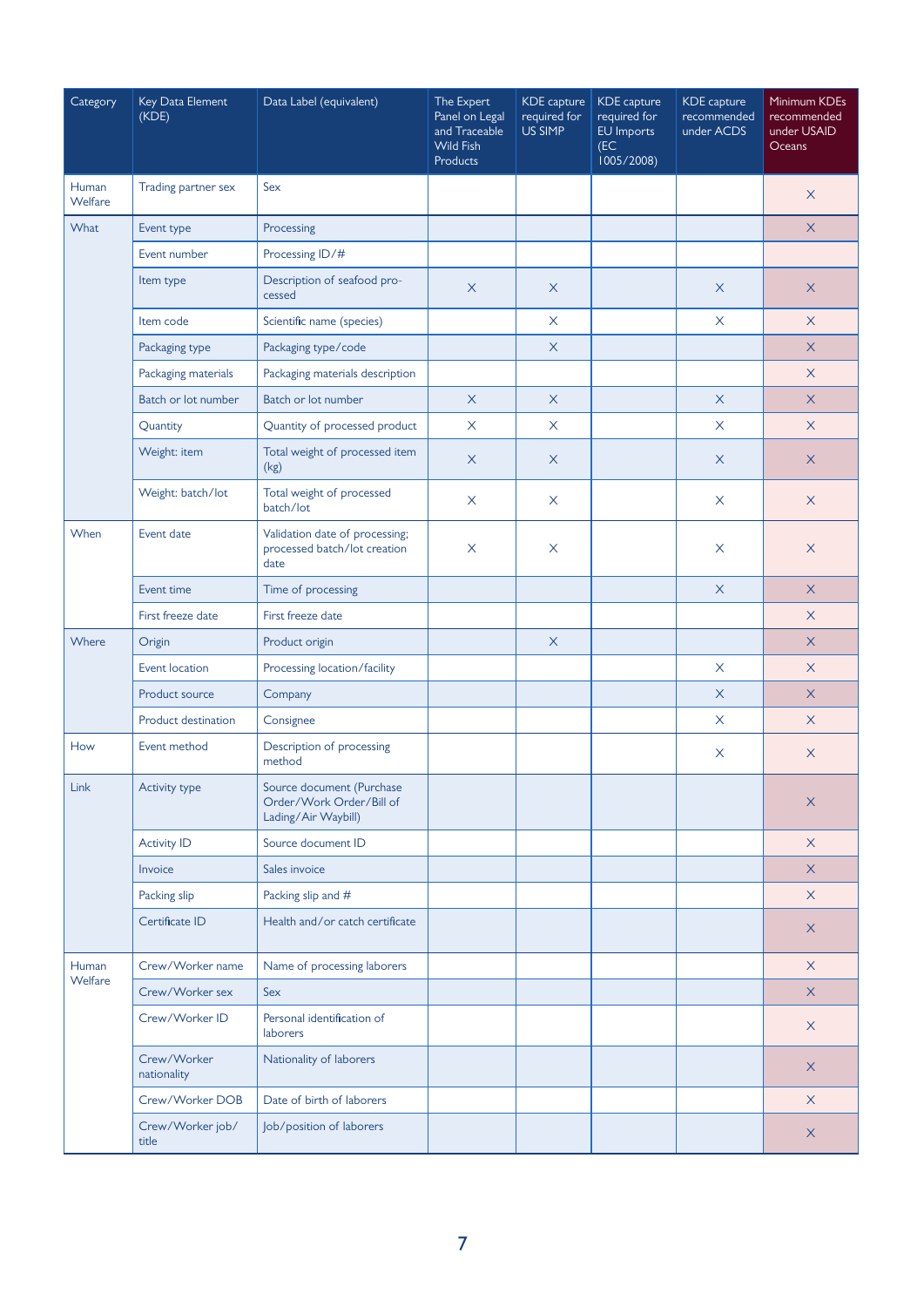## Broker/Wholesaler (Sellers) KDEs - *For capture by fishery product brokers/wholesalers (sellers)*

| Category                | Key Data Element<br>(KDE) | Data Label (equivalent)                                                      | The Expert<br>Panel on Legal<br>and Traceable<br><b>Wild Fish</b><br><b>Products</b> | <b>KDE</b> capture<br>required for<br>US SIMP | KDE capture<br>required for<br>EU Imports<br>(EC)<br>1005/2008) | KDE capture<br>recommended<br>under ACDS | Minimum KDEs<br>recommended<br>under USAID<br>Oceans |
|-------------------------|---------------------------|------------------------------------------------------------------------------|--------------------------------------------------------------------------------------|-----------------------------------------------|-----------------------------------------------------------------|------------------------------------------|------------------------------------------------------|
| Who                     | Event owner               | Company or organization                                                      |                                                                                      |                                               |                                                                 | $\times$                                 | $\times$                                             |
|                         | Owner name                | Company owner/broker name                                                    |                                                                                      |                                               |                                                                 |                                          | $\times$                                             |
| Human<br>Welfare        | Owner sex                 | Sex                                                                          |                                                                                      |                                               |                                                                 |                                          | $\times$                                             |
| Who                     | Owner ID                  | Seller business license or regis-<br>tration #; personal ID card             |                                                                                      |                                               |                                                                 |                                          | X                                                    |
|                         | Owner ID expiry date      | License/registration expiration<br>date                                      |                                                                                      |                                               |                                                                 |                                          | $\times$                                             |
|                         | Owner address             | Company/broker address                                                       |                                                                                      |                                               |                                                                 |                                          | X                                                    |
|                         | Owner phone               | Company phone                                                                |                                                                                      |                                               |                                                                 |                                          | $\times$                                             |
|                         | <b>Trading partner</b>    | Consignee                                                                    |                                                                                      |                                               |                                                                 |                                          | $\times$                                             |
| Human<br><b>Welfare</b> | Trading partner sex       | Sex                                                                          |                                                                                      |                                               |                                                                 |                                          | X                                                    |
| What                    | Event type                | Broker/Wholesale                                                             |                                                                                      |                                               |                                                                 |                                          | $\times$                                             |
|                         | Event number              | Processing ID/#                                                              |                                                                                      |                                               |                                                                 |                                          |                                                      |
|                         | Item type                 | Description of seafood sold                                                  |                                                                                      |                                               |                                                                 | $\times$                                 | $\times$                                             |
|                         | Item code                 | Product code                                                                 |                                                                                      |                                               |                                                                 |                                          | $\times$                                             |
|                         | Packaging type            | Packaging type/code                                                          |                                                                                      |                                               |                                                                 |                                          | X                                                    |
|                         | Packaging materials       | Packaging materials description                                              |                                                                                      |                                               |                                                                 |                                          | $\times$                                             |
|                         | Batch or lot number       | Batch or lot number                                                          |                                                                                      |                                               |                                                                 |                                          | X                                                    |
|                         | Quantity                  | Quantity of product sold                                                     |                                                                                      |                                               |                                                                 | $\times$                                 | $\times$                                             |
|                         | Weight: item              | Total weight of item sold (kg)                                               |                                                                                      |                                               |                                                                 | $\times$                                 | $\times$                                             |
|                         | Weight: batch/lot         | Total weight of batch/lot sold<br>(kg)                                       |                                                                                      |                                               |                                                                 | X                                        | X                                                    |
| When                    | Event date                | Date of sale: batch/lot sales<br>date                                        |                                                                                      |                                               |                                                                 | $\times$                                 | X                                                    |
|                         | Event time                | Time of sale                                                                 |                                                                                      |                                               |                                                                 |                                          | $\times$                                             |
|                         | First freeze date         | First freeze date                                                            |                                                                                      |                                               |                                                                 |                                          | $\mathsf X$                                          |
| Where                   | Origin                    | Product origin                                                               |                                                                                      |                                               |                                                                 |                                          | $\times$                                             |
|                         | Event location            | Packaging location                                                           |                                                                                      |                                               |                                                                 |                                          | $\times$                                             |
|                         | Product source            | Product source                                                               |                                                                                      |                                               |                                                                 |                                          | $\times$                                             |
|                         | Product destination       | Consignee                                                                    |                                                                                      |                                               |                                                                 |                                          | $\times$                                             |
| How                     | Event method              | Description of packing method                                                |                                                                                      |                                               |                                                                 |                                          | $\mathsf X$                                          |
| Link                    | Activity type             | Source document (Purchase<br>Order/Work Order/Bill of<br>Lading/Air Waybill) |                                                                                      |                                               |                                                                 |                                          | $\times$                                             |
|                         | <b>Activity ID</b>        | Source document ID                                                           |                                                                                      |                                               |                                                                 |                                          | $\times$                                             |
|                         | Invoice                   | Sales invoice                                                                |                                                                                      |                                               |                                                                 |                                          | $\mathsf{X}$                                         |
|                         | Packing slip              | Packing slip and #                                                           |                                                                                      |                                               |                                                                 |                                          | $\times$                                             |
|                         | Certificate ID            | Health and/or catch certificate                                              |                                                                                      |                                               |                                                                 |                                          | $\mathsf X$                                          |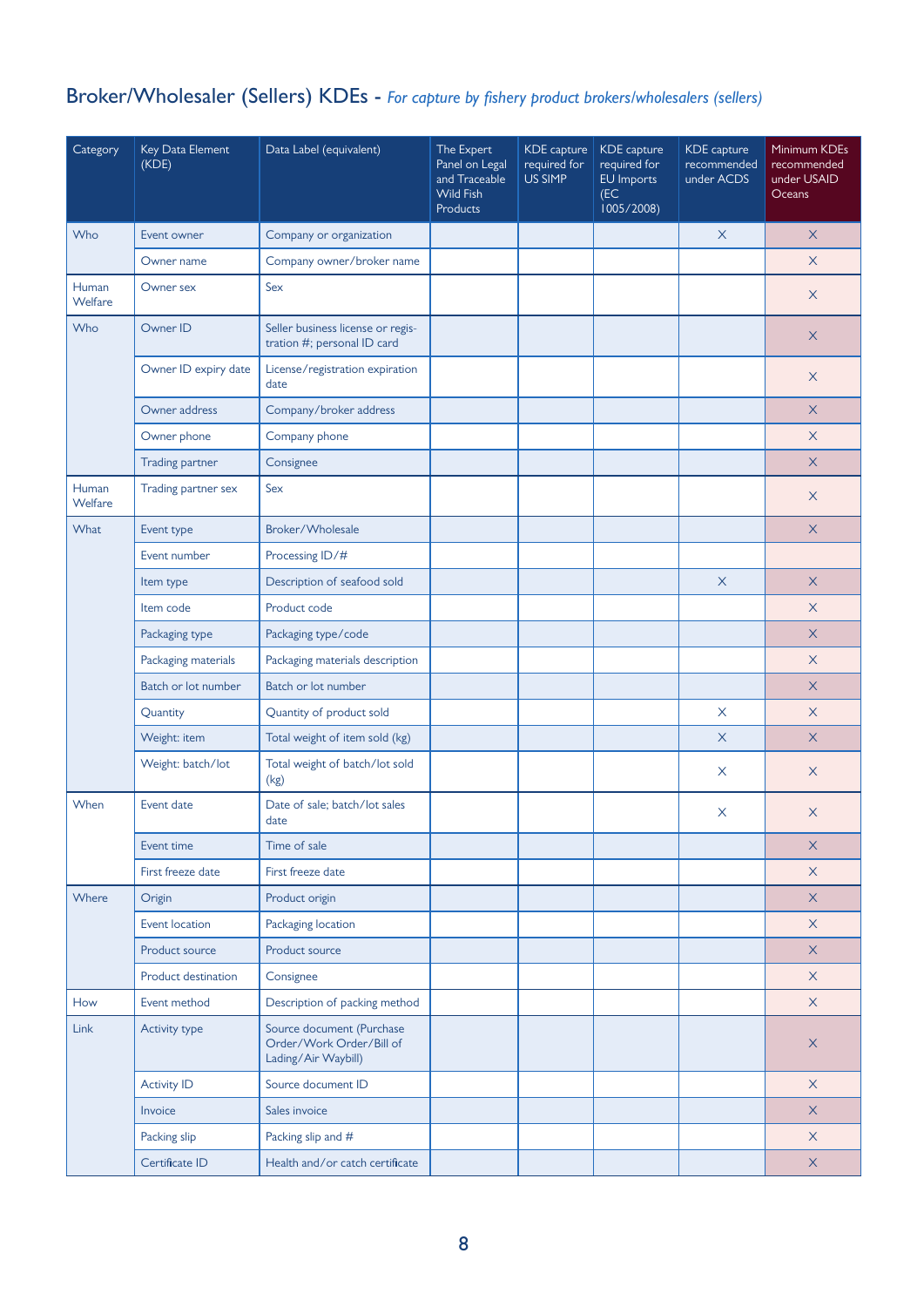#### Transporter KDEs (including Domestic and Export - *For capture by transporter (including domestic and export)*

| Category         | Key Data Element<br>(KDE) | Data Label (equivalent)                                                      | The Expert<br>Panel on Legal<br>and Traceable<br><b>Wild Fish</b><br><b>Products</b> | <b>KDE</b><br>capture<br>required for<br>US SIMP | KDE capture<br>required for<br>EU Imports<br>(EC)<br>1005/2008) | KDE capture<br>recommended<br>under ACDS | Minimum KDEs<br>recommended<br>under USAID<br>Oceans |
|------------------|---------------------------|------------------------------------------------------------------------------|--------------------------------------------------------------------------------------|--------------------------------------------------|-----------------------------------------------------------------|------------------------------------------|------------------------------------------------------|
| Who              | Event owner               | Company or organization                                                      |                                                                                      |                                                  | $\times$                                                        | $\times$                                 | $\times$                                             |
|                  | Owner name                | Company owner/manager<br>name                                                |                                                                                      |                                                  | X                                                               |                                          | X                                                    |
| Human<br>Welfare | Owner sex                 | Sex                                                                          |                                                                                      |                                                  |                                                                 |                                          | $\times$                                             |
| Who              | Owner ID                  | Transporter business license or<br>registration #; personal ID card          |                                                                                      |                                                  |                                                                 | $\times$                                 | X                                                    |
|                  | Owner ID expiry date      | License/registration expiration<br>date                                      |                                                                                      |                                                  |                                                                 | X                                        | X                                                    |
|                  | Owner address             | Company/transporter address                                                  |                                                                                      |                                                  | $\times$                                                        |                                          | $\times$                                             |
|                  | Owner phone               | Company phone                                                                |                                                                                      |                                                  |                                                                 |                                          | $\times$                                             |
|                  | <b>Trading partner</b>    | Consignee                                                                    |                                                                                      |                                                  | $\times$                                                        |                                          | $\times$                                             |
| Human<br>Welfare | Trading partner sex       | Sex                                                                          |                                                                                      |                                                  |                                                                 |                                          | X                                                    |
| <b>What</b>      | Event type                | Transport (domestic, interna-<br>tional; road, rail, air, ocean)             |                                                                                      |                                                  | X                                                               |                                          | X                                                    |
|                  | Event number              | Transport ID/#                                                               |                                                                                      |                                                  |                                                                 |                                          |                                                      |
|                  | Item type                 | Name/description of product<br>being transported                             |                                                                                      |                                                  |                                                                 | $\times$                                 | $\times$                                             |
|                  | Item code                 | Product code                                                                 |                                                                                      |                                                  |                                                                 |                                          | X                                                    |
|                  | Batch or lot number       | Batch or lot ID                                                              |                                                                                      |                                                  |                                                                 |                                          | $\times$                                             |
|                  | Quantity                  | Quantity of items shipped                                                    |                                                                                      |                                                  |                                                                 | $\times$                                 | $\times$                                             |
|                  | Weight: item              | Total weight of items shipped<br>(kg)                                        |                                                                                      |                                                  |                                                                 | X                                        | X                                                    |
|                  | Weight: batch/lot         | Total weight of batch/lot<br>shipped                                         |                                                                                      |                                                  |                                                                 | X                                        | X                                                    |
| When             | Event date                | Transport start/end date                                                     |                                                                                      |                                                  |                                                                 | $\boldsymbol{\mathsf{X}}$                | $\times$                                             |
|                  | Event time                | Transport start/end time                                                     |                                                                                      |                                                  |                                                                 |                                          | $\times$                                             |
|                  | First freeze date         | First freeze date                                                            |                                                                                      |                                                  |                                                                 |                                          | $\times$                                             |
| Where            | Origin                    | Product origin                                                               |                                                                                      |                                                  |                                                                 |                                          | $\times$                                             |
|                  | Event location            | Transport location, description<br>of route/trip taken                       |                                                                                      |                                                  | X                                                               | X                                        | $\times$                                             |
|                  | Product source            | Product source                                                               |                                                                                      |                                                  |                                                                 |                                          | $\times$                                             |
|                  | Product destination       | Consignee; signature of<br>receiver upon delivery of<br>product shipped      |                                                                                      |                                                  |                                                                 | X                                        | $\times$                                             |
| How              | Event method              | Description of transport<br>(vehicle/air/rail/ship)                          |                                                                                      |                                                  | X                                                               |                                          | $\times$                                             |
| Link             | Activity type             | Source document (Purchase<br>Order/Work Order/Bill of<br>Lading/Air Waybill) |                                                                                      |                                                  |                                                                 |                                          | $\times$                                             |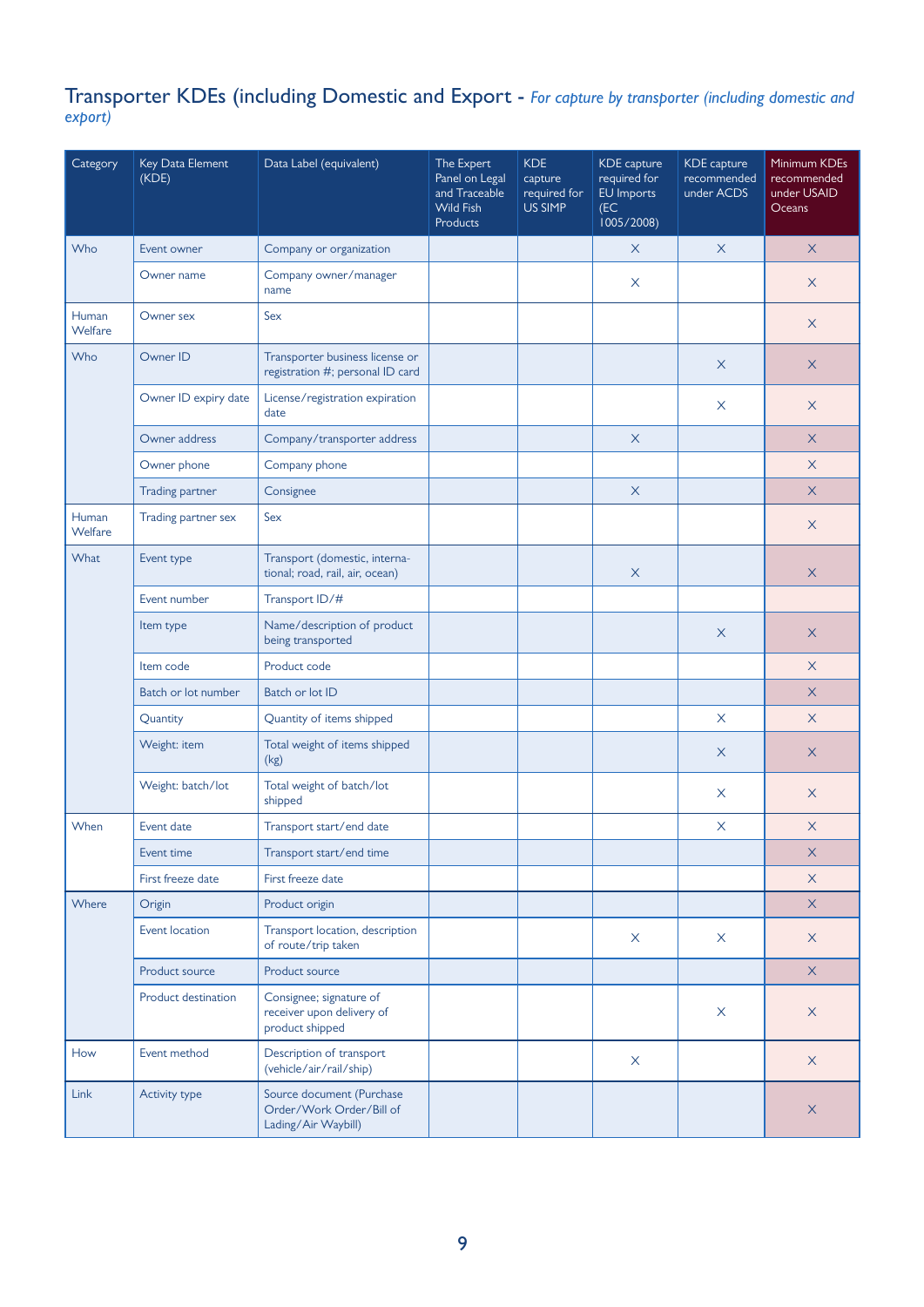| Category | Key Data Element<br>(KDE) | Data Label (equivalent)                                                                               | The Expert<br>Panel on Legal<br>and Traceable<br><b>Wild Fish</b><br>Products | <b>KDE</b><br>capture<br>required for<br>US SIMPs | KDE capture<br>required for<br>EU Imports<br>(EC)<br>1005/2008) | KDE capture<br>recommended<br>under ACDS | Minimum KDEs<br>recommended<br>under USAID<br>Oceans |
|----------|---------------------------|-------------------------------------------------------------------------------------------------------|-------------------------------------------------------------------------------|---------------------------------------------------|-----------------------------------------------------------------|------------------------------------------|------------------------------------------------------|
| Link     | <b>Activity ID</b>        | Source document ID (transport<br>manifest/Bill of Lading/Air<br>Waybill)                              |                                                                               |                                                   |                                                                 |                                          | $\times$                                             |
|          | Invoice                   | Invoice/delivery order/Bill of<br>Lading/Air Waybill/export<br>declaration form                       |                                                                               |                                                   |                                                                 |                                          | $\times$                                             |
|          | Packing slip              | Packing slip and #                                                                                    |                                                                               |                                                   |                                                                 |                                          | $\times$                                             |
|          | Carrier ID                | Transporter ID No.                                                                                    |                                                                               |                                                   |                                                                 |                                          | $\times$                                             |
|          | Container/trailer no.     | ID number of container vessel<br>or trailer/compartment used<br>for transport of product              |                                                                               |                                                   | X                                                               | $\times$                                 | $\times$                                             |
|          | Certificate ID            | Health and/or catch certificate:<br>transport/export certificate;<br>eco-friendly product certificate |                                                                               |                                                   | $\times$                                                        |                                          | $\times$                                             |

# HUMAN WELFARE KEY DATA ELEMENTS

Because of growing international concerns over the human welfare conditions within Southeast Asia's seafood supply chains, USAID Oceans is exploring how to capture and share relevant and verifiable information relating to human welfare (HW), labor and socioeconomic conditions within specified supply chains, particularly at the point-of-catch (at sea), landing and processing.

While HW KDEs do not directly contribute to the traceability of a specific seafood product, they do support human welfare objectives to enhance the quality and condition of crew and worker conditions. The collection of sexdisaggregated data not only stands to benefit national government and policy makers, but also contributes to global efforts to collect data that supports evidence-based policy and decision making.

Following are the full, emerging set of HW KDEs recommended by USAID Oceans. Recommended HW KDEs have been developed following in-field research conducted in USAID Oceans' learning sites of General Santos City, Philippines and Bitung, Indonesia to collect information around areas where human welfare violations have been observed.

USAID Oceans acknowledges the additional effort that is required to capture KDEs beyond those that strictly support seafood product traceability. USAID Oceans recommends, where applicable, that existing human resources and national identification databases are leveraged to provide recommended HW KDEs. In lieu of existing databases, manual entry may be required.

For complete definitions of the following terms please refer to USAID Oceans' **Data Requirements for Catch Documentation and Traceability in Southeast Asia** at *seafdec-oceanspartnership.org/KDEManual.*